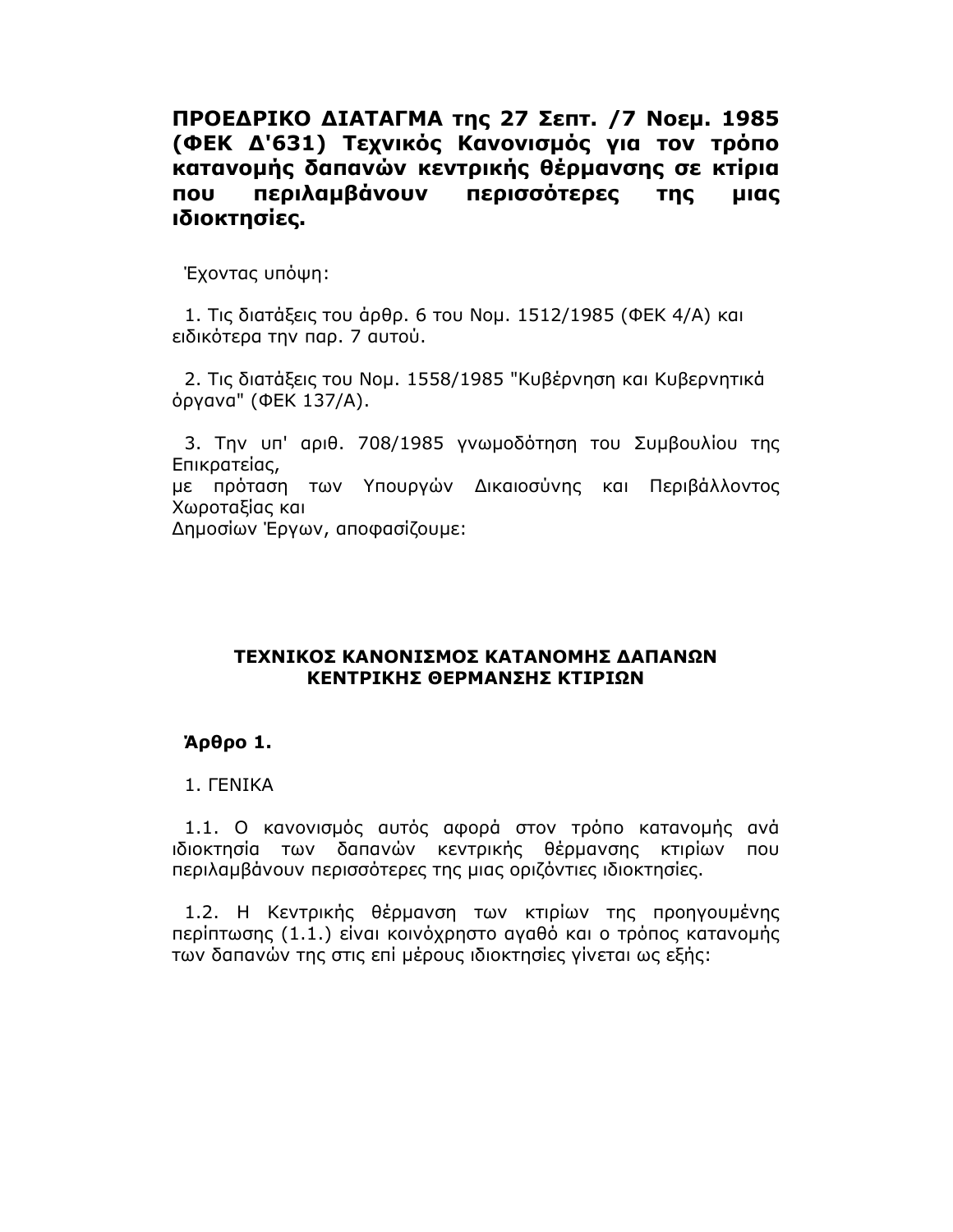2.1. Στοιχεία του κτιρίου

2.1.1. Ολικές βασικές απώλειες του κτιρίου

Qβ.ολ [KcaI/h].

 $Q\beta.o\lambda = Qo\lambda - \Sigma$  ( $QFi + Qai$ ) İ

όπου,

- I5 !SK@L'5(-(-95 (6 7 3 προκύπτουν από την μελέτη θέρμανσης του κτιρίου (Ι)
- i(-) δείκτης της κάθε ιδιοκτησίας που από τη μελέτη προβλέπεται ότι θερμαίνεται.
- QFi (KcaI/h) : οι θερμικές απώλειες δια μέσου των εξωτερικών ανοιγμάτων (πόρτες, παράθυρα κ.α.) της ιδιοκτησίας i όπως προκύπτουν από τη μελέτη θέρμανσης του κτιρίου (Ι).
- Qai (KcaI/h) οι θερμικές απώλειες χαραμάδων των εξωτερικών ανοιγμάτων της ιδιοκτησίας i όπως προκύπτουν από τη μελέτη

θέρμανσης του κτιρίου.

!@' 4 5, προσαυξήσεις λόγω προσανατολισμού

διακοπών κλπ.

2.1.2. Ειδικές βασικές απώλειες του κτιρίου.

$$
[KcaI/m3h]
$$
  
QB . oλ  
qβ = ------  
ΣVi  
i

όπου Vi [m3) ο όγκος της ιδιοκτησίας i όπως προκύπτει από τις διαστάσεις που χρησιμοποιήθηκαν στη μελέτη της κεντρικής θέρμανσης.

2.2. Στοιχεία των ιδιοκτησιών

2.2.1. Θερμικές απώλειες Qi (KcaI/h) που επιβαρύνουν την ιδιοκτησία i

 $0i = Vi$ .  $qB + OFi + Oqi$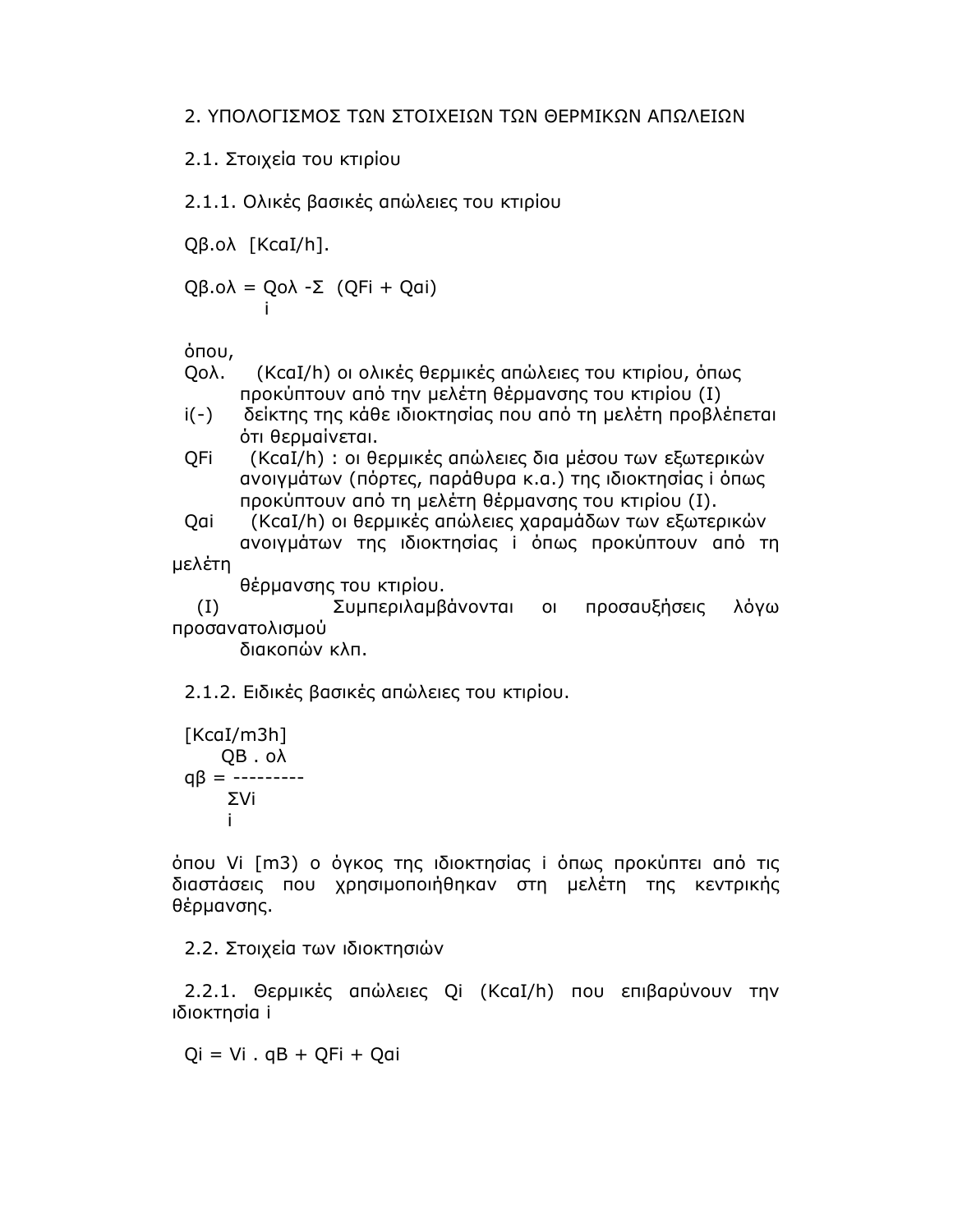2.2.2. Συντελεστής επιβαρύνσεων εί της ιδιοκτησίας i

Qi  $\epsilon i = -- \Sigma$ Qi

ο εί είναι χαρακτηριστικός συντελεστής της κάθε ιδιοκτησίας που αναγράφεται στα σχέδια που συνοδεύουν τη μελέτη κατανομής δαπανών κεντρικής θέρμανσης.

2.2.3. Συντελεστής παραμένουσας επιβαρύνσεως fi (-) της ιδιοκτησίας i

Qi  $fi = ---$ Qi

όπου Q. (KcaI/h) οι θερμικές απώλειες που επιβαρύνουν την ιδιοκτησία i σε περίπτωση που παροχή θέρμανσης σε αυτήν από το δίκτυο κεντρικής θέρμανσης διακόπτεται. Ο συντελεστής fi είναι χαρακτηριστικός της κάθε ιδιοκτησίας και αναγράφεται στα σχέδια που συνοδεύουν τη μελέτη κατανομής δαπανών κεντρικής θέρμανσης. Για τον υπολογισμό του fi βλέπε παρ. 4.

3. ΤΡΟΠΟΣ ΚΑΤΑΝΟΜΗΣ ΤΩΝ ΔΑΠΑΝΩΝ

3.1. Δαπάνες λειτουργίας

3.1.1. Σε κτίρια χωρίς μετρητές παροχής θερμότητας, οι δαπάνες λειτουργίας κατανέμονται με τα παραπάνω ποσοστά π(%)

 $I - \Sigma F\lambda$ ,  $\epsilon\lambda$  $\overline{n}$  =  $\epsilon$ i ------------------ . 100 I - Σελ

όπου λ οι ιδιοκτησίες που θα είναι κλειστές τουλάχιστον για ένα μήνα και που η παροχή θέρμανσης διακόπτεται προσωρινά.

Στην περίπτωση που θερμαίνονται όλες οι ιδιοκτησίες είναι Σελ - 0 οπότε

 $\overline{n}$ i =  $\epsilon$ i . 100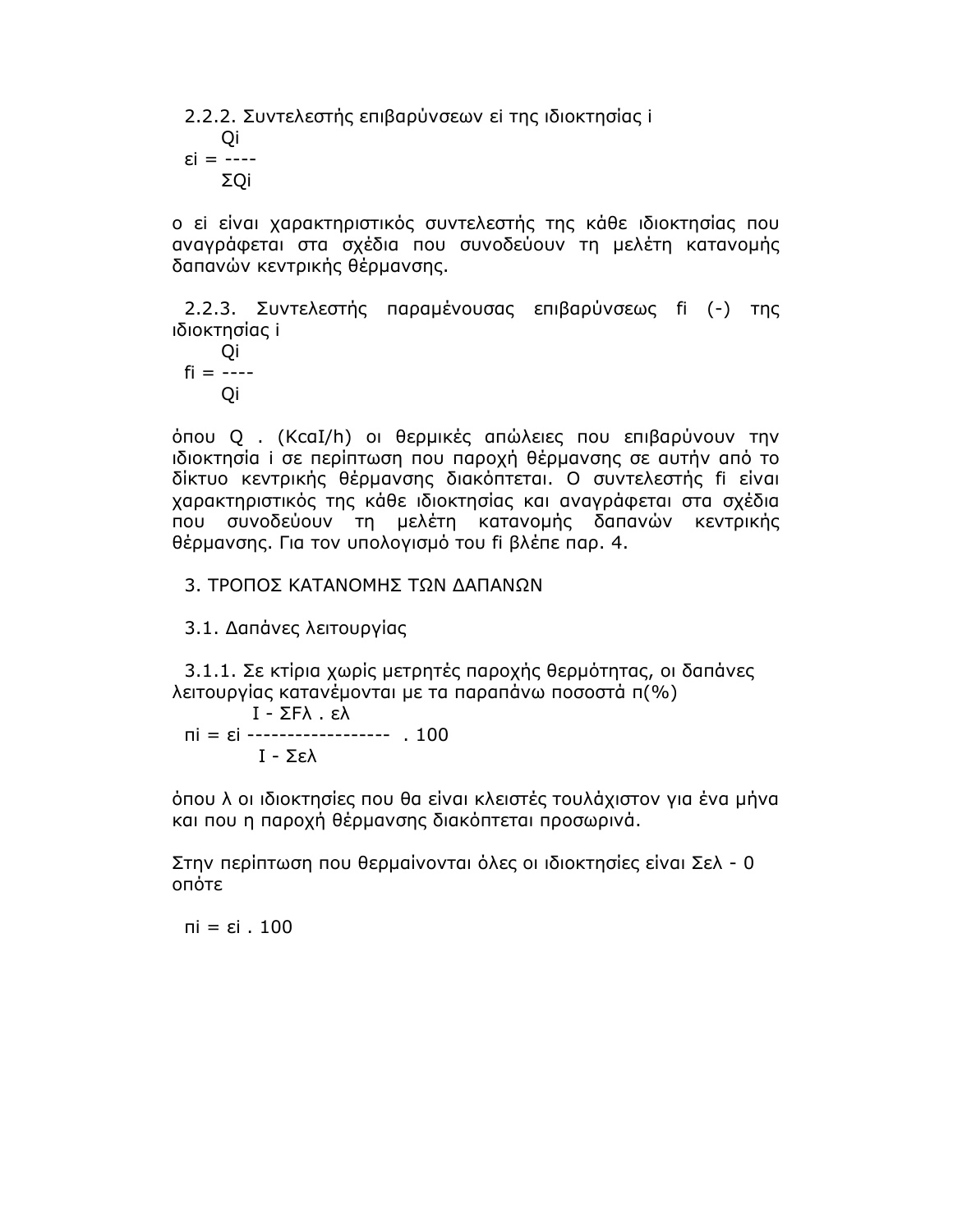3.1.2. Σε κτίρια με μετρητές της παροχής θερμότητας σε κάθε μία ιδιοκτησία οι δαπάνες λειτουργίας κατανέμονται με τα παρακάτω ποσοστἁ

п(%)

Mi πi = [fi . εi + ---- . (Ι-Σfi . εi) . 100

όπου Μi η διαφορά ενδείξεων του μετρητή της ιδιοκτησίας i ανάμεσα στην τελευταία και την προηγουμένη καταγραφή. Η παραπάνω σχέση καλύπτει και την περίπτωση που θα συμβεί προσωρινή διακοπή στη θέρμανση μιας ή περισσοτέρων ιδιοκτησιών λ από το δίκτυο της κεντρικής θέρμανσης. Στην περίπτωση αυτή, θα είναι Μλ = 0, οπότε η παραπάνω σχέση γίνεται για τις ιδιοκτησίες λ.

 $\mathsf{n}\lambda = \mathsf{f}\lambda$  . ελ . 100

3.2. Έκτακτες δαπάνες

Η κατανομή των ἐκτακτων δαπανών γίνεται με τα παρακάτω ποσοστά π(%)

π.i = εi . 100

που ισχύουν και στην περίπτωση των κτιρίων με μετρητές θερμότητας και στην περίπτωση κτιρίων χωρίς τέτοιους μετρητές, καθώς και για τις ιδιοκτησίες λ που η παροχή θέρμανσης από το δίκτυο κεντρικής θέρμανσης διακόπτεται προσωρινά.

3.3. Κατανομή δαπανών σε ειδικές περιπτώσεις.

3.3.1. Ιδιοκτησίες στις οποίες παρέχεται από τον κανονισμό των σχέσεων των συνιδιοκτητών της οικοδομής, η δυνατότητα να αποσυνδεθούν μόνιμα από το δίκτυο κεντρικής θέρμανσης του κτιρίου και που διαθέτουν ανεξάρτητη μόνιμη εγκατάσταση δεν επιβαρύνονται ούτε με δαπάνες λειτουργίας ούτε με έκτακτες δαπάνες κεντρικής θέρμανσης.

"Ανεξαρτήτως σχετικής προβλέψεως στον κανονισμό σχέσεων των συνιδιοκτητών του κτιρίου, οι διατάξεις της ανωτέρω παραγράφου ισχύουν και σε ιδιοκτησίες οι οποίες αποσυνδέονται μόνιμα από το δίκτυο κεντρικής θέρμανσης του κτιρίου σύμφωνα με τα οριζόμενα στην παρ. 5 του ἀρθρου 2 του Π.Δ. 420/1987 και διαθέτουν ανεξάρτητη μόνιμη εγκατάσταση θέρμανσης με χρήση αερίων καυσίμων."

\*\*\*Το εντός ""εδάφιο προστέθηκε με την παρ.11 του άρθρου 30 του N.3175/2003 (ΦEK A 207)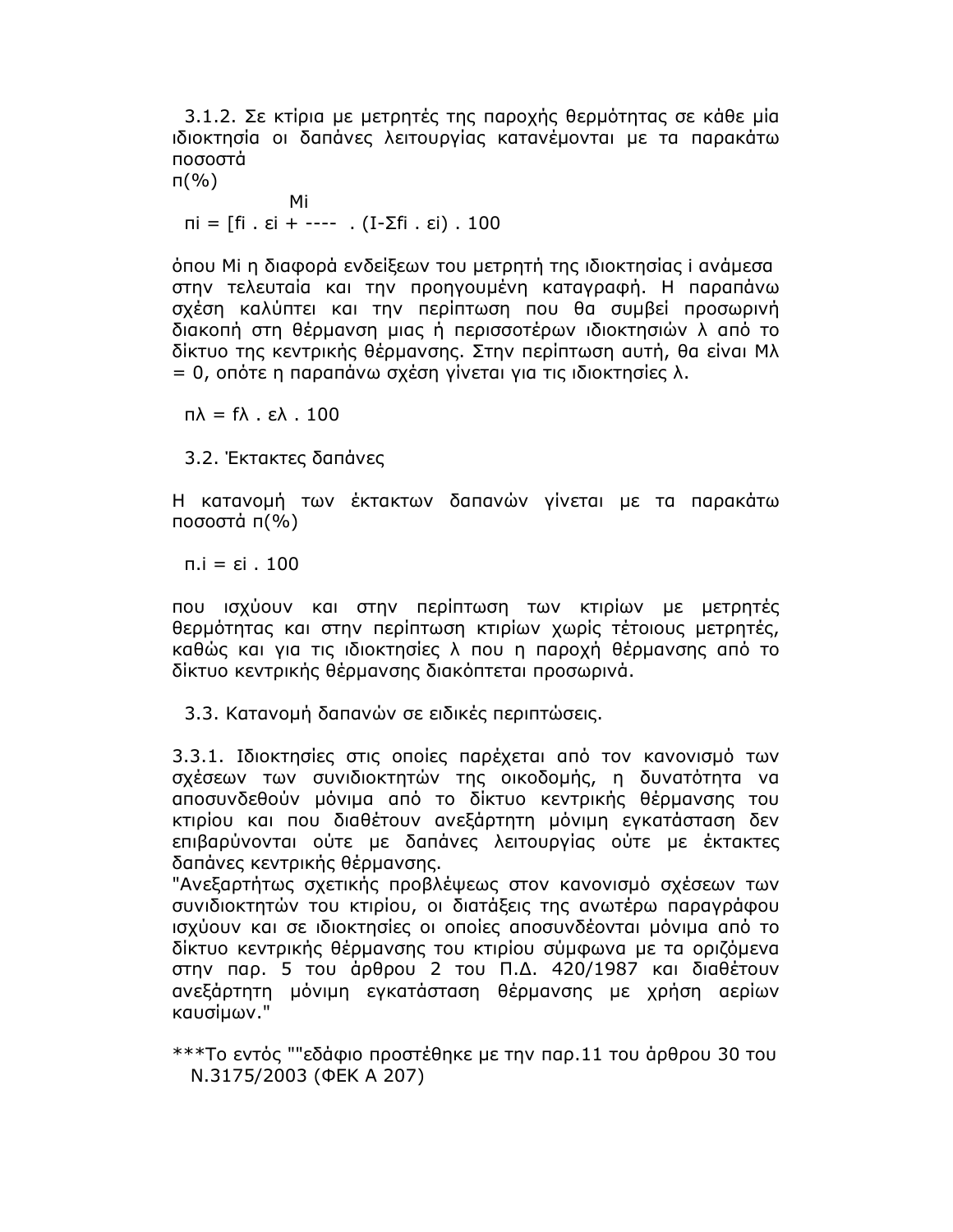Οι συντελεστές εί των υπόλοιπων ιδιοκτησιών θα αναμορφώνονται .:3Ο

$$
I
$$
  

$$
\epsilon i = \epsilon i . \ \dots
$$
  

$$
I - \Sigma \epsilon a
$$

i διάφορο του α

όπου α οι ιδιοκτησίες που θα αποσυνδεθούν μόνιμα και θερμαίνονται με ανεξάρτητη εγκατάσταση θέρμανσης. Τα ποσοστά κατανομής π των ἐκτακτων δαπανών και των δαπανών λειτουργίας στις ιδιοκτησίες i που θα παραμείνουν σε σύνδεση με το δίκτυο της κεντρικής θέρμανσης υπολογίζονται πάντοτε με τις σχέσεις των παρ. 3.1.1., 3.1.2. και 3.2. αλλά με τους αναμορφωμένους συντελεστές ε'i στη θέση των εi. Οι ιδιοκτήτες των ιδιοκτησιών που θα αποσυνδεθούν με τον παραπάνω τρόπο από το δίκτυο της κεντρικής θέρμανσης είναι υποχρεωμένοι να μονώσουν τους σωλήνες της κεντρικής θέρμανσης που διέρχονται από την ιδιοκτησία τους. Οι δαπάνες μόνωσης των παραπάνω σωλήνων, καθώς και οι έκτακτες δαπάνες της ιδιοκτησίας θα βαρύνουν τον ιδιοκτήτη της.

Οι υπόλοιπες έκτακτες δαπάνες που ενδέχεται να προκύψουν επειδή αποσυνδέθηκε μόνιμα μία ή περισσότερες ιδιοκτησίες κατανέμονται σε όλες τις ιδιοκτησίες, ανάλογα με τα ποσοστά πι που ίσχυαν πριν από την αποσύνδεση.

3.3.2. Ιδιοκτησίες, που η θέρμανσή τους δεν προβλέπεται από τη μελέτη, δεν επιβαρύνονται με δαπάνες κεντρικής θέρμανσης.

### 4. ΚΑΘΟΡΙΣΜΟΣ ΤΟΥ ΣΥΝΤΕΛΕΣΤΗ fi

Ο συντελεστής fi υπολογίζεται από τη σχέση.

 $fi = \omega (x' - y - z)$ 

Οι τιμές των συντελεστών ω,χ,γ και z δίνονται παρακάτω.

 $4.1.$  Τιμές του ω

4.1.1. Κτίρια με θερμομόνωση σύμφωνη με το σχετικό κανονισμό KAI VIA

- ιδιοκτησίες στο ισόγειο ή ημιυπόγειο: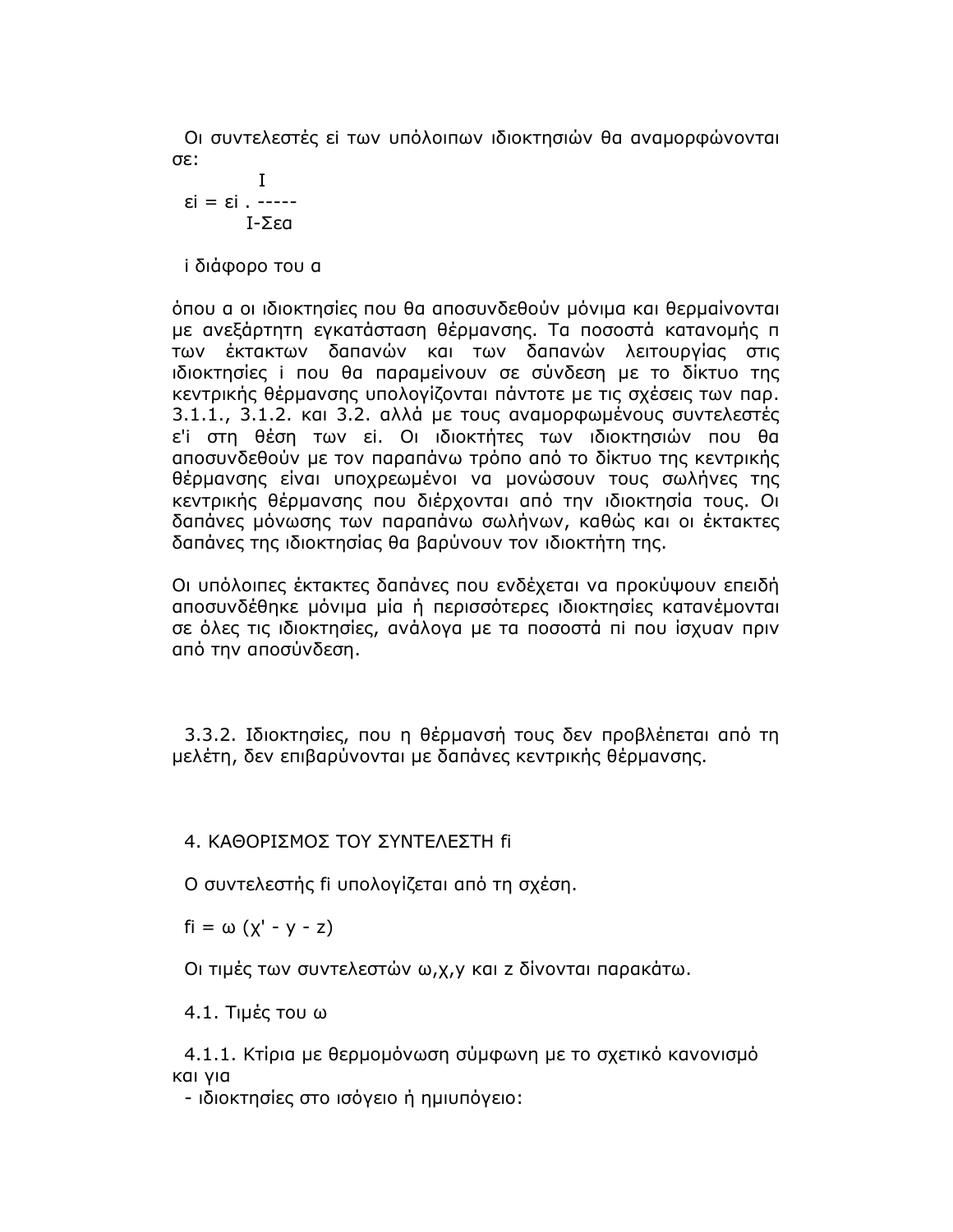$\omega = 0.60$ 

 $-$  ιδιοκτησίες σε ενδιάμεσο όροφο: ω = 0,65

- τις υπόλοιπες ιδιοκτησίες δηλαδή εκείνες που το 50% τουλάχιστον της

οροφής ή του δαπέδου τους αποτελεί εξωτερική επιφάνεια : ω =  $0,55$ 

4.1.2. Κτίρια χωρίς θερμομόνωση σύμφωνη με το σχετικό κανονισμό και για

- ιδιοκτησίες στο ισόγειο ή ημιυπόγειο:  $\omega = 0.50$ - ιδιοκτησίες σε ενδιάμεσο όροφο: ω = 0,55 - τις υπόλοιπες ιδιοκτησίες όπως χαρακτηρίζονται στην παρ.  $4.1.1:(a) =$ 45

4.2. Τιμές του χ

Για ιδιοκτησίες μέσα από τις οποίες:

- Διέρχονται σωληνώσεις του δικτύου διανομής για περισσότερα από τα 2/3 των θερμαντικών σωμάτων :χ=0

- Δεν διέρχονται σωληνώσεις του δικτύου διανομής ή διέρχονται για λιγότερα από το 1/3 των θερμαντικών σωμάτων :χ=0,06

- Για τις υπόλοιπες περιπτώσεις διέλευσης σωλήνων του δικτύου  $: x = 0.03$ 

4.3. Tιμές του Υ Για ιδιοκτησία εμβαδού F που είναι:

 $: y = 0$  $F > = 110$  m2  $75 \text{ m2} \leq F \leq 110 \text{ m2}$  :  $y = 0.04$  $40 \text{ m2} \leq F \leq 75 \text{ m2}$  $: y = 0.08$  $F < 40 \text{ m2}$  $: y = 0, 12$ 4.4. Τιμές του Ζ Fεξ.i Aν σF = -------- και όπου:

F εξ.i: η εξωτερική παράπλευρη επιφάνεια της ιδιοκτησίας i, χωρίς την οροφή και το δάπεδο.

F παρ.i : η συνολική παράπλευρη επιφάνεια της ιδιοκτησίας i, χωρίς την οροφή και το δάπεδο για ιδιοκτησία με σF:

 $\sigma F \le 0.20$  $:Z=0$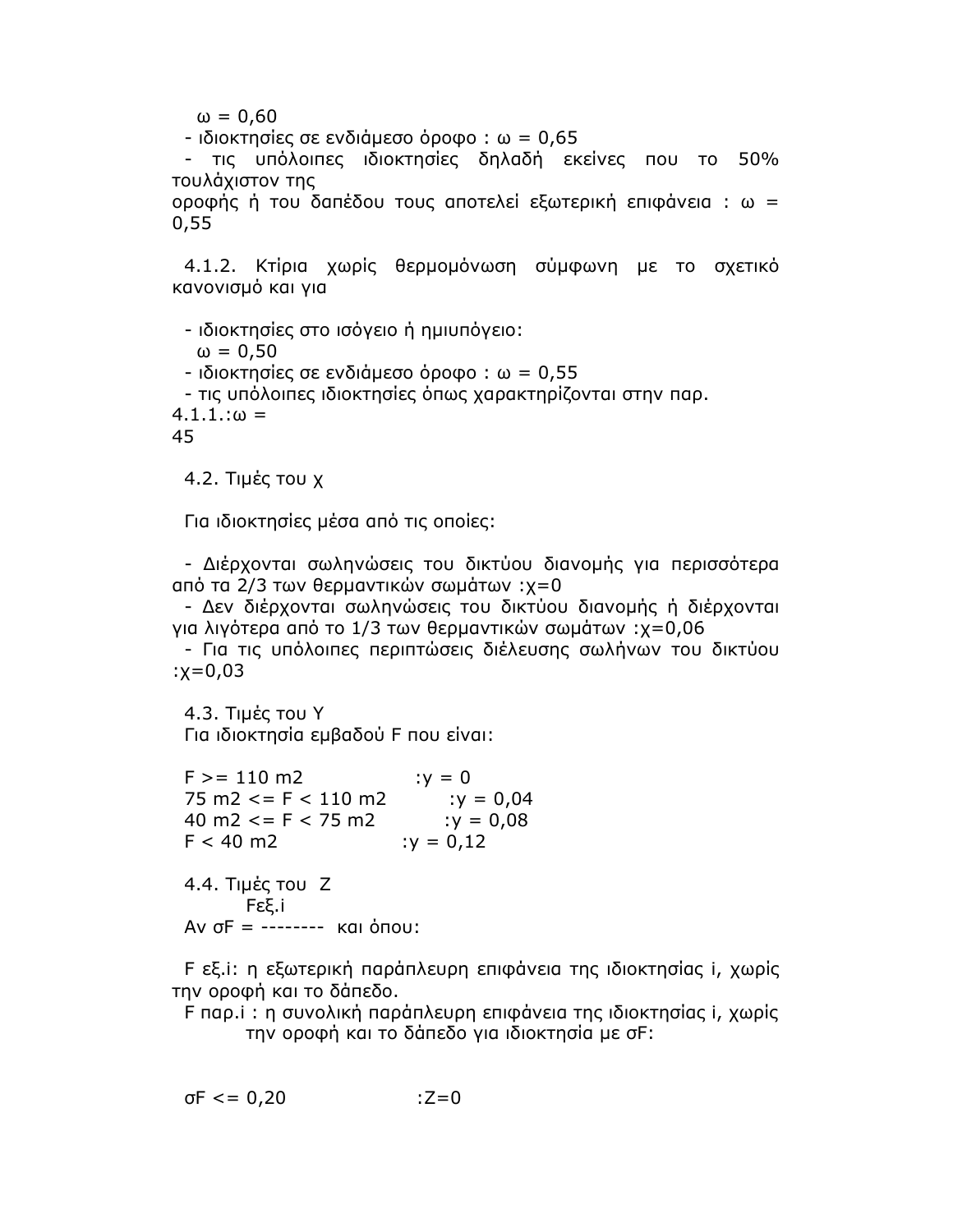| $0,20 < \sigma F \le 0,35$ | $Z = 0.05$ |
|----------------------------|------------|
| $0,35 < \sigma F < 0.50$   | $Z = 0,10$ |
| $0,50 < \sigma F \le 0,65$ | $:Z=0,15$  |
| $\sigma$ F > 0,65          | :Z=0,20    |

Κατά τον υπολογισμό της εξωτερικής παράπλευρης επιφάνειας συνυπολογίζεται και η επιφάνεια που συνορεύει με χώρους που δε θερμαίνονται (κοινόχρηστοι χώροι, αποθήκες, Φρεάτια ανελκυστήρων κ.α.), αφού πολλαπλασιαστεί με το συντελεστή 0,5.

# $A$ ρθρο 2.

1. Η μελέτη κατανομής δαπανών κεντρικής θέρμανσης συντάσσεται από μηχανικό, που έχει από τις διατάξεις που ισχύουν δικαίωμα σύνταξης μελετών κεντρικής θέρμανσης και περιλαμβάνει τους αναγκαίους υπολογισμούς σύμφωνα με το προηγούμενο άρθρο και του πίνακα κατανομής ποσοστών συμμετοχής της κάθε ιδιοκτησίας στις δαπάνες κεντρικής θέρμανσης (λειτουργίας και έκτακτες) όπως το υπόδειγμα που δημοσιεύεται με το παρόν δ/γμα.

Η συμπλήρωση της στήλης (θερμαντική επιφάνεια των σωμάτων) και της ένδειξης ΙΣΧΥΣ ΛΕΒΗΤΑ, που φαίνονται στον πίνακα είναι προαιρετικά.

2. Η μελέτη αυτή συνυποβάλλεται στην αρμόδια Πολεοδομική Υπηρεσία μαζί με τα προβλεπόμενα δικαιολογητικά για την έκδοση της οικοδομικής άδειας.

3. Οποιαδήποτε μεταβολή στην επιφάνεια ή το είδος των θερμαντικών σωμάτων κατά το στάδιο της κατασκευής ή και οποτεδήποτε μεταγενέστερα επιβάλλει την τροποποίηση του πίνακα κατανομής με ευθύνη και δαπάνες του πραγματοποιούντος τη μεταβολή.

4. Ο επιμερισμός των δαπανών της κεντρικής θέρμανσης στους κατά νόμο υπόχρεους μπορεί να γίνεται με συμβολαιογραφικό έγγραφο που μεταγράφεται, περιλαμβανόμενος στον κανονισμό των σχέσεων των συνιδιοκτησιών της οικοδομής.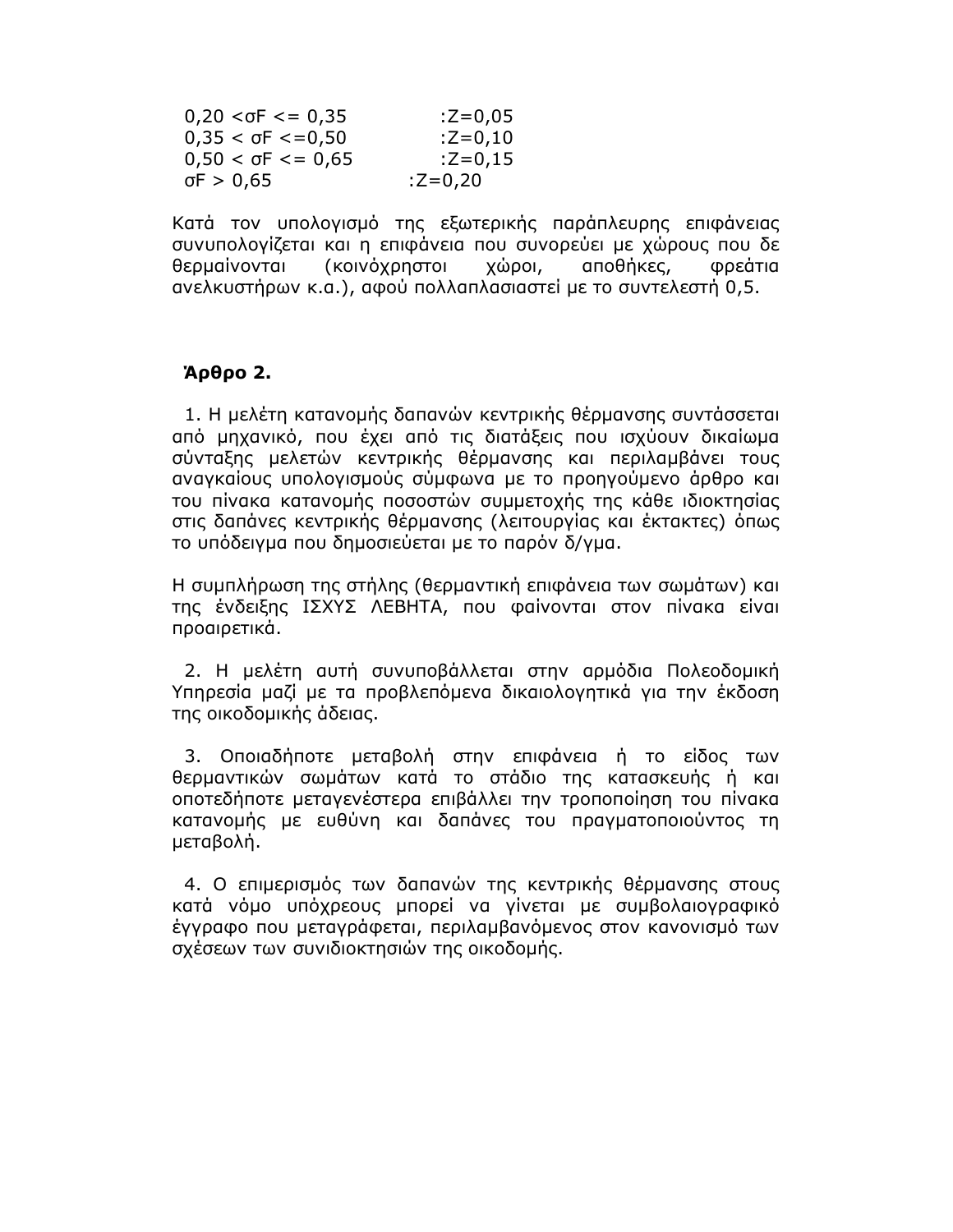#### ΥΠΟΛΟΓΙΣΜΟΣ ΚΑΤΑΝΟΜΗΣ ΔΑΠΑΝΩΝ ΚΕΝΤΡΙΚΗΣ ΘΕΡΜΑΝΣΗΣ

**I. SYMBOAA** 

OOOOOOOOOO

- Qoλ (KcaI/h) :Οι ολικές θερμικές απώλειες του κτιρίου, όπως προκύπτουν από τη μελέτη θέρμανσης του κτιρίου (Ι).
- i (--) : Δείκτης της κάθε ιδιοκτησίας που από τη μελέτη προβλέπεται ότι θερμαίνεται.
- QFi (KcaI/h) : Οι θερμικές απώλεις δια μέσου των εξωτερικών ανοιγμάτων (πόρτες, παράθυρα κ.α.) της ιδιοκτησίας i, όπως προκύπτουν από τη μελέτη θέρμανσης του κτιρίου  $(1)$

Qai (KcaI/h) : Οι θερμικές απώλειες χαραμάδων των εξωτερικών ανοιγμάτων, όπως προκύπτουν από τη μελέτη

# θέρμανσης

του κτιρίου.

QBoλ (KcaI/h) : Οι ολικές βασικές απώλειες του κτιρίου

qB (KcaI/h) : Οι ειδικές βασικές απώλειες του κτιρίου

Vi (m3) : O όγκος της ιδιοκτησίας i

- Qi (KcaI/h) : Θερμικές απώλειες που επιβαρύνουν την ιδιοκτησία i
- εi (-) : Συντελεστής επιβάρυνσης της ιδιοκτησίας i
- F εξ.i (m2) : Η εξωτερική παράπλευρη επιφάνεια της ιδιοκτησίας i (συμπεριλαμβάνεται και η επιφάνεια που συνορεύει με χώρους που δεν θερμαίνονται αφού πολλαπλασιαστεί με συντελεστή 0,5) χωρίς την οροφή και το δάπεδο.
- F παρ.i(m2) : Η συνολική παράπλευρη επιφάνεια της ιδιοκτησίας i

χωρίς την οροφή και το δάπεδο

σFi (-) : Ο λόγος της εξωτερικής παράπλευρης επιφάνειας προς τη συνολική παράπλευρη επιφάνεια της ιδιοκτησία i (Fεξ . Fπαρ.i).